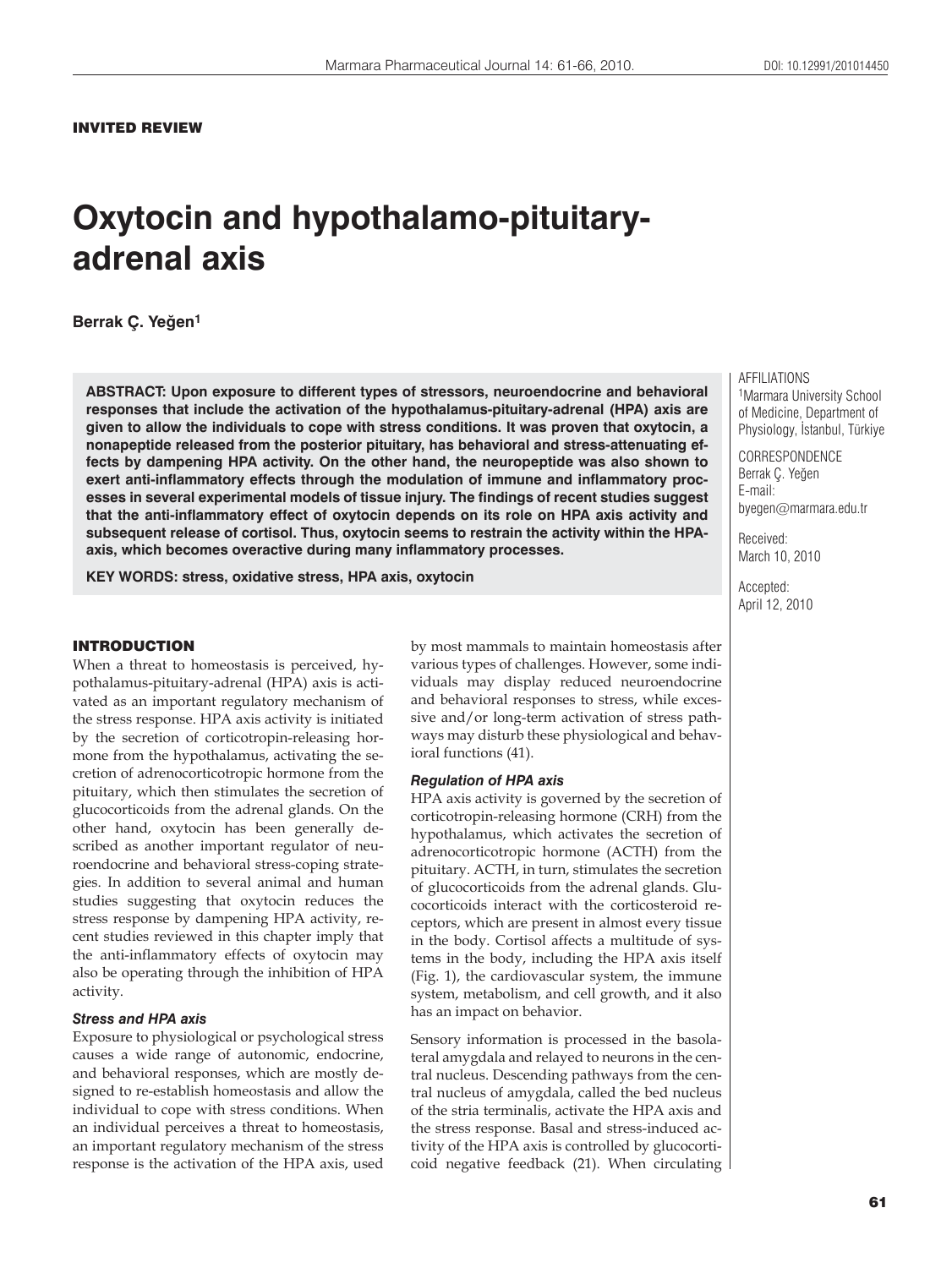

FIGURE 1. The relationship between the HPA axis and oxytocin (CRH: Corticotropin releasing hormone, ACTH: adrenocorticotropic hormone).

cortisol levels get too high, hippocampus, which contains numerous glucocorticoid receptors, inhibits CRH release and participates in the feedback regulation of the HPA axis (Fig. 1). However, continuous exposure to cortisol, such as during periods of chronic stress, can cause hippocampal neurons to degenerate, setting off a vicious cycle, in which the stress response becomes more pronounced, leading to even greater cortisol release and more hippocampal damage. In accordance with that, human brain imaging studies have shown a decrease in the volume of the hippocampus in some people suffering from post-traumatic stress disorder (3). Moreover, experimental studies have shown that adult rats with reduced anxiety express more glucocorticoid receptors in their hippocampus and less CRH in their hypothalamus, when they have received a lot of maternal care as pups. Thus, having more glucocorticoid receptors prepare the animal to respond to stressors as adults (3). It was demonstrated that the maternal influence could be replaced by increasing the tactile stimulation of the pups. Tactile stimulation activates the ascending serotonergic inputs to the hippocampus, and the serotonin triggers a long-lasting increase in the expression of the glucucorticoid receptor gene. Tactile stimulation, on the other hand, is well known to produce elevations in oxytocin, an effective regulator of the HPA axis (13).

#### *Oxytocin and stress*

Oxytocin (OT), which displays a potent anti-stress effect in several species, is a nonapeptide synthetized in the magnocellular and the parvocellular neurons of the paraventricular and supraoptic nuclei of the hypothalamus and released from the posterior pituitary axon terminals directly into the bloodstream (23). Apart from its presence in the hypothalamic neurons, OT is found in several other brain regions, including bed nucleus of the striae terminalis, central and medial nuclei of the amygdala, septum and hippocampus (1, 38), suggesting its role in the regulation of stress response.

Oxytocin has a major role in stimulating contractions of the myometrium during parturition and in driving the milk ejection reflex during suckling (37). Studies have shown that suckling in the post-partum period is associated with decreased HPA axis activity (6) and that lactating rats demonstrate blunted adrenocorticotropic hormone (ACTH) and cortisol secretion to various forms of stressors (45). OT is also secreted in response to hyperosmotic stimuli, and causes natriuresis in the rat via the stimulation of atrial natriuretic peptide secretion (14). In addition, OT can act like vasopressin via the V1b receptors on corticotrophs and may further stimulate the action of CRH on ACTH secretion (25). OT has a role in social behaviors in many species, and may have similar effects in humans. A number of animal studies suggest that OT is involved in the stress response, in particular, in reducing stress by dampening HPA activity (27). Chronic treatment of female rats with oxytocin results in a transient increase in corticosterone, followed by sustained suppression of the HPA axis (32). Moreover, OT injections have been associated with decreased cortisol levels in female rats (43), anxiolytic-like effects and sedation in male rats (44), and reduced reactivity to painful stimuli (24). In contrast to the inhibitory effects of OT on the HPA axis, treatment of rodents with a selective OT antagonist increases basal and stress-induced corticosterone response (29) and reverses the effects of pair bonding on HPA axis activity (7). However, the behavioral effects of OT are thought to reflect release from centrally-projecting oxytocinergic neurons, different from those that project to the pituitary gland (16).

## *Anti-inflammatory effects of oxytocin via the HPA axis*

OT has anti-inflammatory effects on carrageenan-induced hyperalgesia and neutrophil accumulation in the hindpaw, through the modulation of immune and inflammatory processes, including the inhibition of the release of some interleukins (20). OT was proven to possess antisecretory and antiulcer effects (23), facilitate wound healing and increase the survival of ischemic skin flaps in rats (33). In accordance with its anti-inflammatory effects, analgesic and thermoregulatory effects of OT have also been reported (35). Recently, we have shown its anti-inflammatory effects in colonic inflammation (19), burn injury (18) and renal damage (5, 42). We have also shown that OT protects against hepatic injury in sepsis and hepatic ischemia-reperfusion models in the rat (8, 17).

Oxytocin might act through many alternative mechanisms via various mediators to ameliorate inflammatory processes and organ function (Fig. 1). It was previously reported that during the acute phase response of inflammation, the activation of the HPA axis results in an increase in glucocorticoids, which attenuate the inflammatory reaction (12), while adrenalectomy or OT treatment facilitated wound healing, through a mechanism that involves OT-induced suppression of the HPA axis (7). OT has been shown to affect several mediators involved in the pathogenesis of inflammation, by decreasing the release of interleukins and influencing the coagulation and the fibrinolytic system (39). Moreover, OT receptor gene contains response elements for acute phase reactants and interleukins, including IL-6,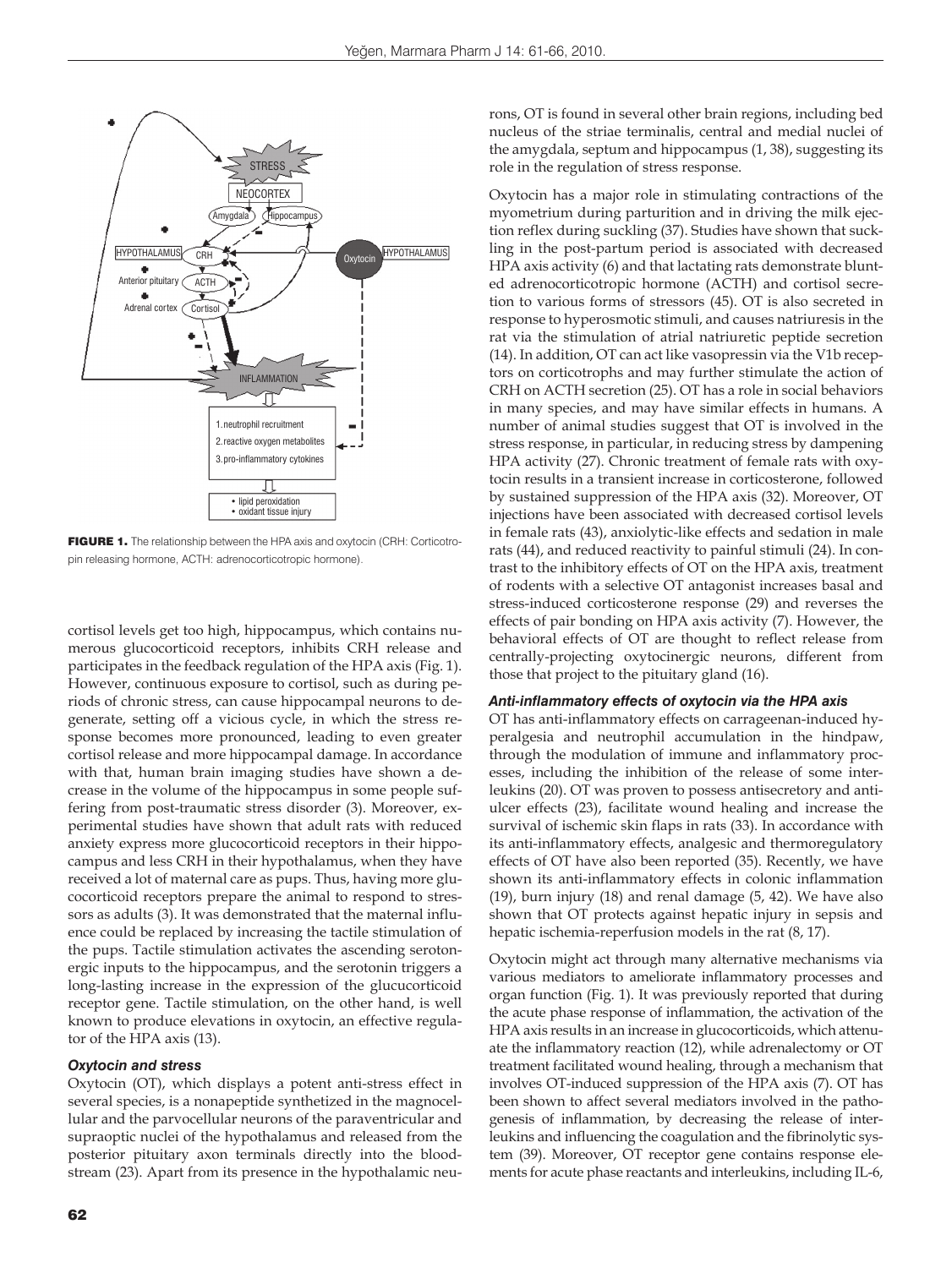prostacylin, nitric oxide, IGF-I and growth hormone (20). OT was shown to increase corticosterone levels acutely in rats (11), and therefore it is likely that the anti-inflammatory action of OT may be caused by a rise in corticosterone, which is capable of inhibiting neutrophil extravasation in response to different stimuli (31).

It is well known that oxidant injury is initiated by free radicals and reactive oxygen molecules generated by activated neutrophils, monocytes and mesangial cells during inflammatory processes (2). In many inflammatory processes, important components of pathological processes are linked to the ability of neutrophil leukocytes to release a complex assortment of agents that can destroy normal cells and dissolve connective tissue. Observations suggest that reactive oxygen metabolites (ROM) play a role in the recruitment of neutrophils into the injured tissue, but activated neutrophils are also a potential source of ROM (22). In the presence of neutrophil-derived myeloperoxidase (MPO), which is an essential enzyme for normal neutrophil function, ROM can generate hypocholorus acid and initiate the deactivation of antiproteases and activation of latent proteases, which destroy normal cells and dissolve connective tissue (40) and lead to tissue damage. In the studies we have performed (Table 1), elevated MPO activity in the studied tissues indicates that inflammatory processes involved the contribution of neutrophil infiltration. Since OT administration was found to be effective in all the injured tissues with a concomitant reduction in tissue neutrophil infiltration, as assessed by reduced MPO activity, it seems likely that the protection accomplished by OT treatment in the inflamed tissues may be attributed to its direct effect on leukocytes, suggesting that OT ameliorates oxidative organ damage via a neutrophildependent mechanism. On the other hand, glucocorticoids are capable of inhibiting neutrophil recruitment by acting at the rolling, adhesion, extravasation and migration of the neutrophils, by downregulating the expression of intercellular adhesion molecules (15) and have been proposed as therapeutic tools in protecting against systemic inflammation and were shown to reduce the incidence of neutrophil-mediated tissue injury and organ dysfunction (36). Taken together, the data of aforementioned studies suggest that the inhibitory effect of OT on tissue neutrophil accumulation may involve the action of endogeneous glucocorticoids, the most potent endogenous inhibitors of inflammation.

Several studies demonstrated that inflammatory processes are associated with ROM-induced lipid peroxidation, which is an autocatalytic mechanism leading to oxidative destruction of cellular membranes, and their destruction can lead to the production of toxic, reactive metabolites and cell death (9). Membrane peroxidation leads to changes in membrane fluidity and permeability and also to enhanced rates of protein degradation, eventually leading to cell lysis. In our previous studies, we have shown that malondialdehyde (MDA), an end product of lipid peroxidation, is formed in increased concentrations in the injured tissues (Table 1). OT, however, suppressed this production, indicating that OT reduces lipid peroxidation, and thereby supports the maintenance of cellular integrity by limiting the damaging effects of HPA overactivity. In accordance with this discussion, it was proposed that CRH, when applied in lower concentrations, might act directly on the neurons to protect them from various insults. However, in chronic forms of neuronal injury, CRH may reach a threshold concentration that causes it to become directly neurotoxic (30), by causing the release of toxic substances from non-neuronal cells, such as inflammatory mediators from microglial cells. Thus, it was suggested that the beneficial versus adverse effects of CRH to neurons seem to be dependent on its concentration and type of injury. Similarly, it is also expected in the peripheral tissues that the activation of the HPA axis may be either protective or deleterious depending on the concentrations of the HPA-axis linked mediators. It is possible to say that anti-inflammatory

| <b>Experimental</b><br>inflammatory models | observed<br>tissues     | treatment | tissue MDA<br>level                   | tissue<br><b>GSH</b><br>level | tissue<br><b>MPO</b><br>activity | serum<br>TNF- $\alpha$<br>level | Reference |
|--------------------------------------------|-------------------------|-----------|---------------------------------------|-------------------------------|----------------------------------|---------------------------------|-----------|
| pyelonephritis                             | kidney                  | saline    | <b>111</b>                            | $+\ +$                        | <b>111</b>                       | <b>111</b>                      | 5         |
|                                            |                         | oxytocin  | ↓                                     | $\uparrow$                    | $\downarrow \downarrow$          | $+\ +$                          |           |
| burn                                       | stomach                 | saline    | <b>111</b>                            |                               | <b>111</b>                       | <b>111</b>                      | 18, 19    |
|                                            |                         | oxytocin  | $+\ + +$                              | N/A                           | $++$                             | $+\ +$                          |           |
| ischemia-reperfusion                       | liver                   | saline    | <b>111</b>                            | ns                            | 个个                               | <b>1111</b>                     | 8         |
|                                            |                         | oxytocin  | $+\ + +$                              | ns                            | $++$                             | $+\ +$                          |           |
| ischemia-reperfusion                       | kidney                  | saline    | <b>111</b>                            | $+\ +$                        | <b>1111</b>                      | <b>1111</b>                     | 42        |
|                                            |                         | oxytocin  | ナイイ                                   | <b>11</b>                     | ↓↓                               | $+\ +$                          |           |
| sepsis                                     | colon, liver,<br>uterus | saline    | <b>11 - 111</b>                       | $+ - +$                       | <b>1-111</b>                     | <b>1111</b>                     | 17        |
|                                            |                         | oxytocin  | $\downarrow$ - $\downarrow\downarrow$ | $\uparrow$                    | $V - V + V$                      | $+\ +$                          |           |

↑, ↑↑, ↑↑↑ (p<0.05, p<0.01, p<0.001, respectively): increased significantly with respect to control groups.

 $\downarrow$ ,  $\downarrow\downarrow$ ,  $\downarrow\downarrow$  (p<0.05, p<0.01, p<0.001, respectively): deccreased significantly with respect to control groups.

 $\uparrow$ ,  $\uparrow\uparrow$  (p<0.05, p<0.01, respectively): increased significantly with respect to saline-treated groups.

 $\psi$ ,  $\psi\psi$ ,  $\psi\psi\psi$  (p<0.05, p<0.01, respectively): decreased significantly with respect to saline-treated groups.

(MDA: malondialdehyde, MPO: myeloperoxidase activity, GSH: glutathione, TNF-α: tumor necrosis factor alpha, ns: not significant, N/A: not applicable.)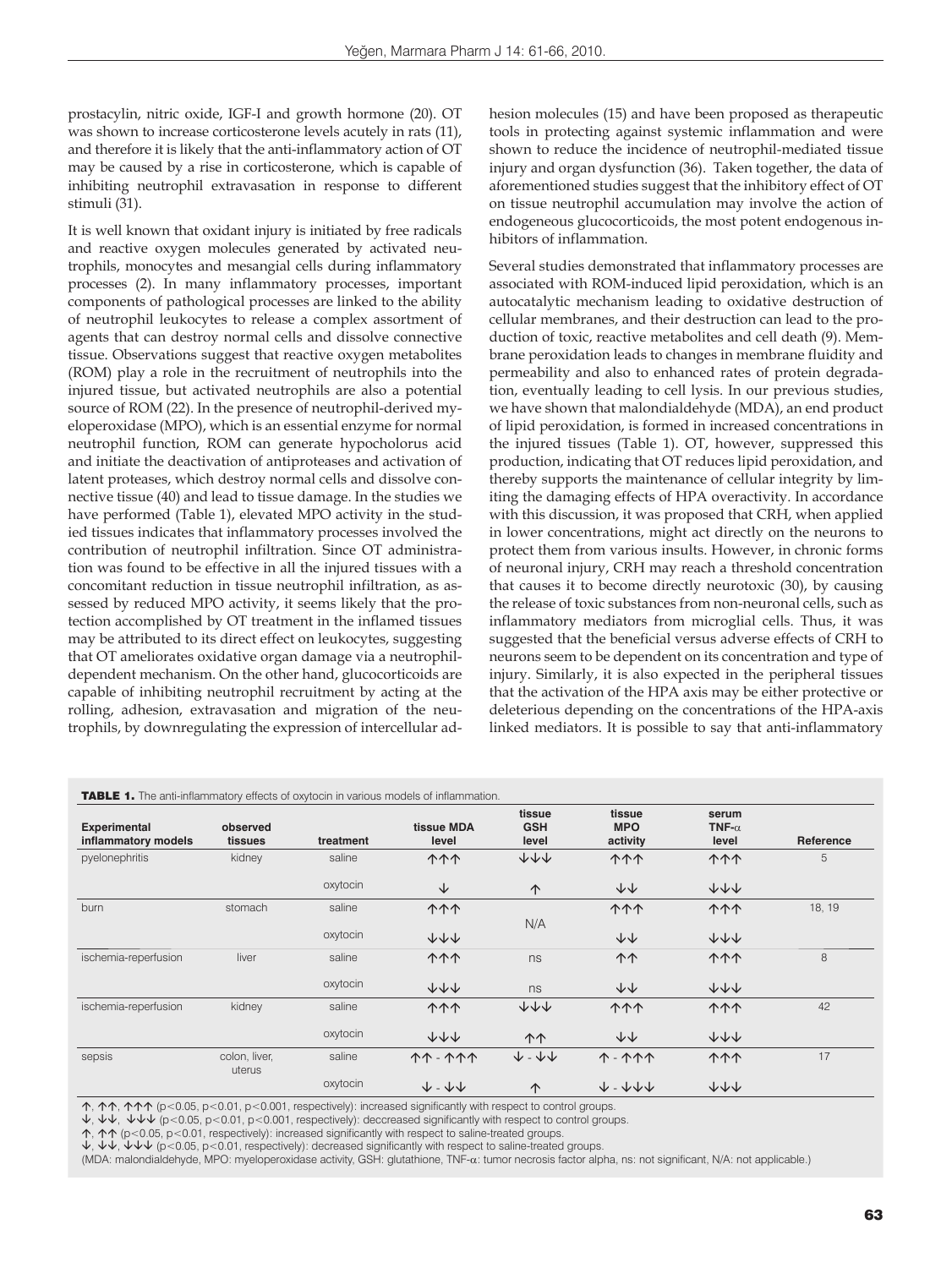effect of OT partially depends on its role on HPA axis activity and cortisol levels, because OT, when administered in high doses, may increase corticosterone levels acutely in rats (10). A single injection of OT was shown to cause a transient increase in ACTH and corticosterone, while a sustained decrease in corticosterone levels was observed in the long-term (32). Thus, OT seems to stimulate as well as to inhibit the activity within the HPA-axis within a short- and a long-term perspective, respectively. On the other hand, glucocorticoid receptor mRNA levels in the hippocampus were shown to change in response to the oxytocin treatment (34).

Glutathione (GSH), which provides a cellular defense against oxidative injury, is frequently used as a measure of tissue antioxidant status. Therefore, presence of reduced GSH levels shown in most of the studied tissues affected by different models of inflammation may be considered as a sign of diminished antioxidant pool in these tissues (Table 1). On the other hand, oxytocin administration prevented the depletion of tissue GSH contents of inflamed tissues. These results suggest that OT may have a direct effect on either the consumption or the production of this intracellular antioxidant in many tissues, but it does not exclude the possibility that OT may also be effective in stimulating the activity of other antioxidants. In accordance with our results, it was shown in brain membranes that OT displayed antioxidant properties in aqueous medium, scavenging free peroxyl radicals, preventing LDL oxidation and inhibiting lipid peroxidation (26).

In accordance with the reversal of inflammation-induced alterations in tissue MPO activity, MDA and GSH levels, serum TNF-α levels were also depressed in OT-treated animals with different inflammations (Table 1). In contrast to inhibitory action of OT on TNF-α release observed *in vivo*, it was shown in fetal membranes that both expression of tissue mRNA for TNF- $\alpha$  and TNF- $\alpha$  release in culture medium were significantly increased by OT (46). It is accepted that the HPA-axis response after an endotoxin challenge is mainly due to released cytokines, namely interleukin-1, interleukin-6 and TNF-α from stimulated peripheral immune cells, which in turn stimulate different levels of the HPA axis. However, the resulting increase in adrenal glucocorticoids has well-documented inhibitory effects on the inflammatory process and on inflammatory cytokine release (4). The reversal of oxidative injury concomitant with inhibited TNF-α response by OT treatment suggests that the mechanism of the protective effect of OT involves the inhibition of inflammatory cell infiltration and the release of TNF-α through the suppression of HPA activity.

Apart from the modulatory role of oxytocin in a wide variety of social behaviors, including maternal care and aggression, pair-bonding, sexual behavior, social memory and support, it is an important regulator of the stress response via its inhibitory effects on HPA responses (23, 28, 38, 45). Moreover, during many inflammatory events, OT seems to restrain the activity within the HPA-axis, which becomes overactive by activated immune cells and released pro-inflammatory cytokines.

# **Oksitosin ve hipotalamus-hipofiz-adrenal bez ekseni**

**ÖZET: Strese yol açan farklı uyaranlarla karşılaşıldığında, bireylerin bu stres koşulları ile baş edebilmelerini sağlamak üzere birçok mekanizma ile birlikte, hipotalamus-hipofiz-adrenal bez ekseni (HPA)'nin uyarılmasını da içeren nöroendokrin ve davranış yanıtları ortaya çıkar. Yapılan çalışmalar, arka hipofizden serbestlenen dokuz amino asitli oksitosinin, HPA aktivitesini baskılayarak davranışsal ve stres-azaltıcı etkileri olduğunu göstermiştir. Diğer taraftan, bu nöropeptidin çeşitli deneysel doku hasarı modellerinde immün ve inflamatuvar süreçleri düzenleyerek anti-inflamatuvar etki gösterdiği de ortaya konmuştur. Yeni yapılan çalışmaların sonuçları, oksitosinin HPA ekseni aktivasyonuna ve sonucunda kortizol serbestlenmesine olan etkileri ile anti-inflamatuvar etki gösterebileceğini düşündürmektedir. Sonuç olarak oksitosin, birçok inflamatuvar olayda aşırı uyarılmış olan HPA ekseninin etkinliğini sınırlandırmak yoluyla etki göstermektedir.**

**ANAHTAR KELİMELER: stres, oksidan stres, HPA ekseni, oksitosin**

#### **REFERENCES**

- 1. Amico JA, Mantella RC, Vollmer RR, Li XJ. Anxiety and stress responses in female oxytocin deficient mice. Neuroendocrinol, 16: 319–327, 2004.
- 2. Andreoli SP. Reactive oxygen molecules, oxidant injury and renal disease. Pediatr Nephrol, 5: 733–742, 1991.
- 3. Bear MF, Connors BW, Paradiso MA. Neuroscience: Exploring the Brain. 3rd ed. Baltimore: Lippincott Willaims & Wilkins; 2007, p. 669-676.
- 4. Beishuizen A, Thijs LG. Endotoxin and the hypothalamo-pituitary-adrenal (HPA) axis. J Endotoxin Res, 9: 3-24, 2003.
- 5. Bıyıklı NK, Tugtepe H, Sener G, Velioglu-Ogunc A, Cetinel S, Gedik N, Yeğen BC. Oxytocin alleviates oxidative renal injury in pyelonephritic rats via a neutrophil-dependent mechanism. Peptides, 27: 2249–2257, 2006.
- 6. Carter CS, Altemus M. Integrative functions of lactational hormones in social behavior and stress management. Ann N Y Acad Sci, 807: 164–174, 1997.
- 7. Detillion CE, Craft TKS, Glasper ER, Prendergast BJ, DeVries AC. Social facilitation of wound healing. Psychoneuroendocrinol, 29:1004–1011, 2004.
- 8. Dusunceli F, Iseri SO, Ercan F, Gedik N, Yeğen C, Yeğen BÇ. Oxytocin alleviates hepatic ischemia-reperfusion injury in rats. Peptides, 29: 1216–1222, 2008.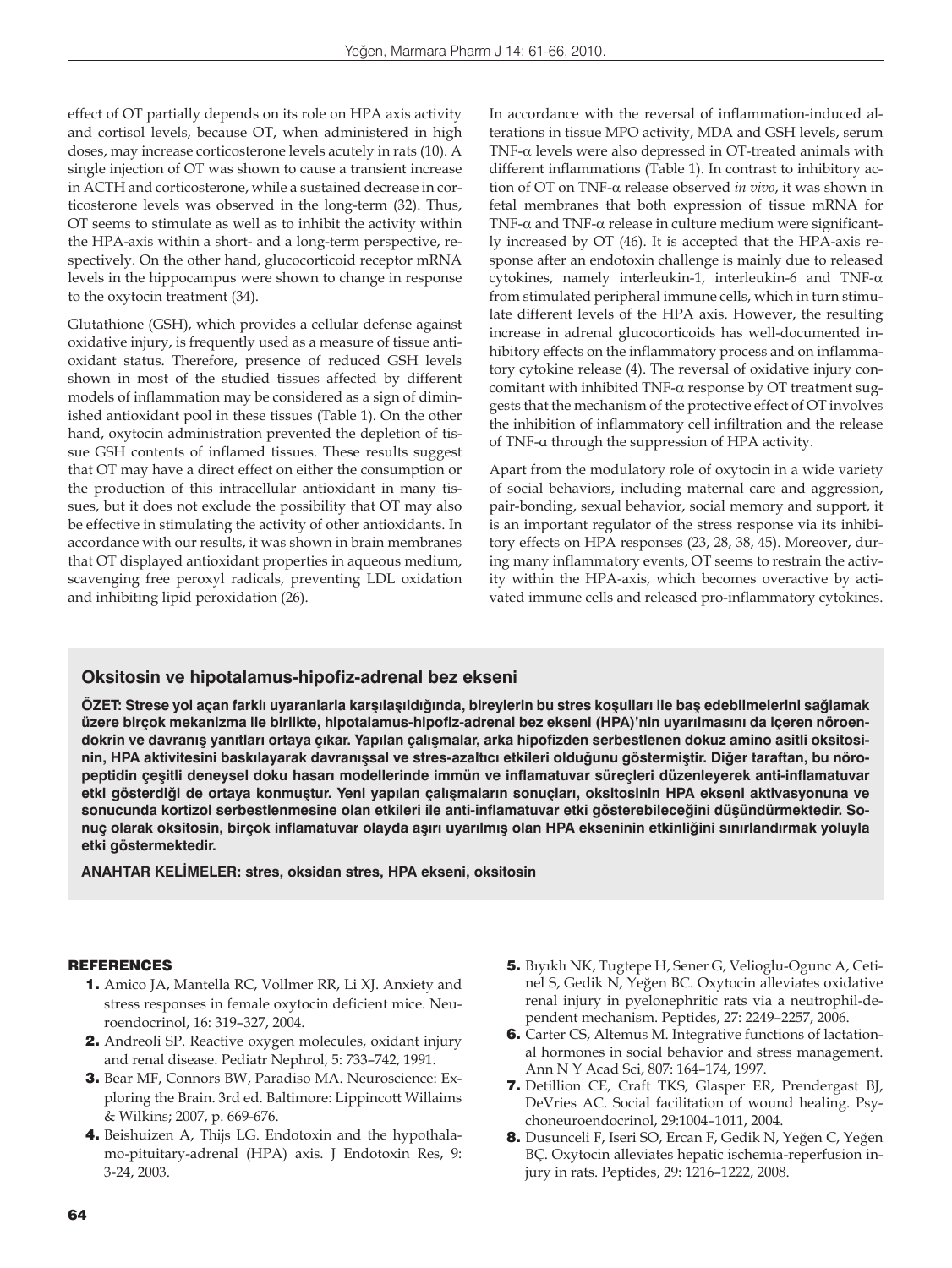- 9. Eschwege P, Paradis V, Conti M, Holstege A,Richet F, Deteve J, Menager P, Legrand A, Jardin A, Bedossa P, Benoit G. In situ detection of lipid peroxidation by-products as markers of renal ischemia injuries in rat kidneys. J Urol, 162: 553–557, 1999.
- 10. Gibbs DM, Vale W, Rivier J, Yen SS. Oxytocin potentiates the ACTH-releasing activity of CRF(41) but not vasopressin. Life Sci, 34: 2245, 1984.
- 11. Gibbs DM. Dissociation of oxytocin, vasopressin and corticotropin secretion during different types of stress. Life Sci, 35: 487-491, 1984
- 12. Glaser R, Rabin B, Chesney M, Cohen S, Natelson B. Stress-induced immunomodulation: implications for infectious diseases? J Am Med Assoc, 281: 2268–2270, 1999.
- 13. Grewen KM, Girdler SS, Amico J, Light KC. Effects of partner support on resting oxytocin, cortisol, norepinephrine, and blood pressure before and after warm partner contact. Psychosom Med, 67: 531–553, 2005.
- 14. Gutkowska J, Jankowski M, Lambert C, Mukaddam-Daher S, Zingg HH, McCann SM. Oxytocin releases atrial natriuretic peptide by combining with oxytocin receptors in the heart. Proc Natl Acad Sci USA, 94: 11704–11709, 1997.
- 15. Heiman ML, Ahima RS, Craft LS, Schoner B, Stephens TW, Flier JS. Leptin inhibition of the hypothalamic-pituitary-adrenal axis in response to stress. Endocrinology, 138: 3859–3863, 1997.
- 16. Huber D, Veinante P, Stoop R. Vasopressin and oxytocin excite distinct neuronal populations in the central amygdala. Science, 308: 245-248, 2005.
- 17. Iseri SO, Sener G, Saglam B, Gedik N, Ercan F, Yegen BC. Oxytocin protects against sepsis-induced multiple organ damage: role of neutrophils. J Surg Res, 126: 73–81, 2005.
- 18. Iseri SO, Gedik IE, Erzik C, Uslu B, Arbak S, Gedik N, Yeğen BÇ Oxytocin ameliorates skin damage and oxidant gastric injury in rats with thermal trauma. Burns, 34: 361– 369, 2008.
- 19. Iseri SO, Sener G, Saglam B, Gedik N, Ercan F, Yegen BC. Oxytocin ameliorates skin damage and oxidant gastric injury in rats with thermal trauma. Peptides, 26: 483–491, 2005.
- 20. Ivell R, Russel JA, eds. Oxytocin, Cellular and Molecular Approaches in Medicine and Research. New York: Plenum Press; 1995, p. 259–68.
- 21. Keller-Wood ME, Dallman MF. Corticosteroid inhibition of ACTH secretion. Endocr Rev, 5: 1–24, 1984.
- 22. Kettle AJ, Winterbourn CC. Myeloperoxidase: a key regulator of neutrophil oxidant production. Redox Rep, 3: 3–15, 1997.
- 23. Liberzon I, Young EA. Effects of stress and glucocorticoids on CNS oxytocin receptor binding. Psychoneuroendocrinol, 22: 411–422, 1997.
- 24. Lundeberg T, Uvnas-Moberg K, Agren G, Bruzelius G. Anti-nociceptive effects of oxytocin in rats and mice. Neurosci Lett, 170: 153–157, 1994.
- 25. Ma S, Shipston MJ, Russell JA. Reduced hypothalamic vasopressin secretion underlies attenuated adrenocorticotropin stress responses in pregnant rats. Endocrinology, 146: 1626–1637, 2005.
- 26. Moosman B, Behl C. Neuroprotective properties of cannabinoids against oxidative stress: role of the cannabinoid receptor CB1. Mol Pharmacol, 61: 260–268, 2002.
- 27. Neumann ID. Involvement of the brain oxytocin system in stress coping: interactions with the hypothalamo-pituitary-adrenal axis. Prog Brain Res, 139: 147–162, 2002.
- 28. Neumann ID. Stimuli and consequences of dendritic release of oxytocin within the brain. Biochem Soc Trans, 35: 1252-1257, 2007.
- 29. Neumann ID, Torner L, Wigger A. Brain oxytocin: differential inhibition of neuroendocrine stress responses and anxiety-related behaviour in virgin, pregnant and lactating rats. Neurosci, 95: 567–575, 2000.
- 30. Pedersen WA, McCullers D, Culmsee C, Haughey NJ, Herman JP, Mattson MP. Corticotropin-releasing hormone protects neurons against insults relevant to the pathogenesis of Alzheimer's disease. Neurobiol Dis, 8: 492–503, 2001.
- 31. Perretti M. Lipocortin 1 and chemokine modulation of granulocyte and monocyte accumulation in experimental inflammation. Gen Pharmacol, 31: 545–552, 1998.
- 32. Petersson M, Hulting AL, Uvnas-Moberg K. Oxytocin causes a sustained decrease in plasma levels of corticosterone in rats. Neurosci Lett, 264: 41–44, 1999.
- 33. Petersson M, Lundeberg T, Sohlström A, Wiberg U, Uvnas-Moberg K. Oxytocin increases survival of musculocutaneous flaps. N-S Arch Pharmacol, 357: 701–704, 1998.
- 34. Petersson M, Uvnas-Moberg K. Systemic oxytocin treatment modulates glucocorticoid and mineralocorticoid receptor mRNA in the rat hippocampus. Neurosci Lett, 343: 97–100, 2003.
- 35. Petersson M, Wiberg U, Lundeberg T, Uvnas-Moberg K. Oxytocin decreases carrageenan induced inflammation in rats. Peptides, 22: 1479–1484, 2001.
- 36. Riad M, Mogos M, Thangathurai D, Lumb PD. Steroids. Curr Opin Crit Care, 8: 281-284, 2002.
- 37. Russell JA, Leng G, Douglas AJ. The magnocellular oxytocin system, the fount of maternity: adaptations in pregnancy. Front Neuroendocrinol, 24: 27–61, 2003.
- 38. Scantamburlo G, Hansenne M, Fuchs S, Pitchot W, Marechal P, Pequeux C, Ansseau M, Legros JJ. Plasma oxytocin levels and anxiety in patients with major depression. Psychoneuroendocrinol, 32: 407–410, 2007.
- 39. Spangelo BL, deHoll PD, Kalabay L, Bond BR, Arnaud P. Neurointermediate pituitary lobe cells synthesize and release interleukin-6 in vitro: effects of lipopolysaccharide and interleukin-1 beta. Endocrinology, 135: 556–563, 1994.
- 40. Sullivan GW, Sarembock IJ, Linden J. The role of inflammation in vascular diseases. J Leukoc Biol, 67: 591–602, 2000.
- 41. Tilbrook AJ, Clarke IJ. Neuroendocrine mechanisms of innate states of attenuated responsiveness of the hypothalamo-pituitary adrenal axis to stress. Front Neuroendocrinol, 27: 285–307, 2006.
- 42. Tugtepe H, Sener G, Bıyıklı NK, Yuksel M, Cetinel S, Gedik N, Yeğen BÇ. The protective effect of oxytocin on renal ischemia/reperfusion injury in rats. Regul Pept 2007; 140: 101–108, 2006.
- 43. Uvnas-Moberg K. Oxytocin may mediate the benefits of positive social interaction and emotions. Psychoneuroendocrinol, 23: 819–835, 1998.
- 44. Uvnas-Moberg K, Ahlenius S, Hillegaart V, Alster P. High doses of oxytocin cause sedation and low doses cause an anxiolytic-like effect in male rats. Pharmacol Biochem Behav, 49: 101–106, 1994.